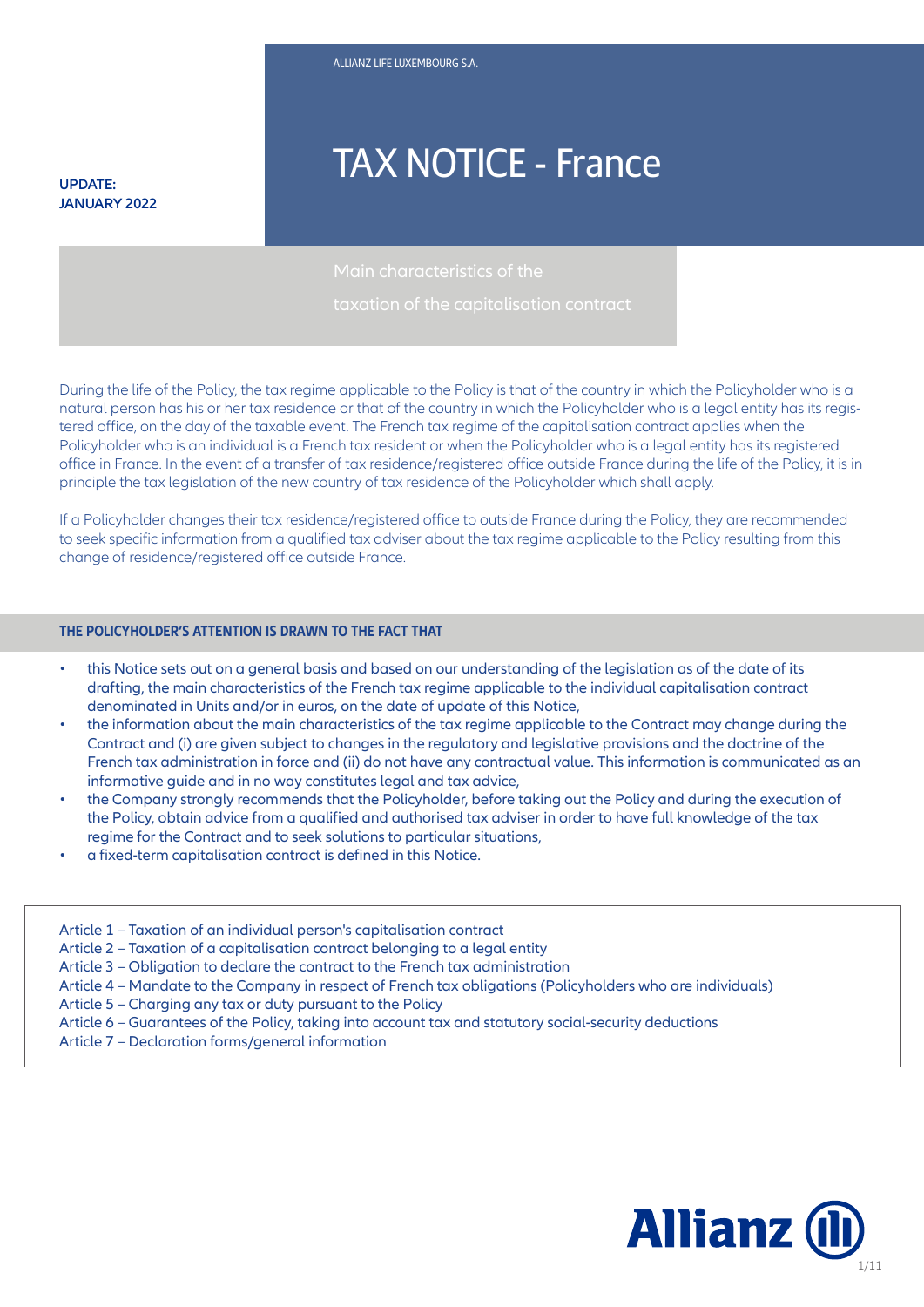# **ARTICLE 1 - TAXATION OF AN INDIVIDUAL PERSON'S CAPITALISATION CONTRACT**

# ARTICLE 1.1 TAX ON INSURANCE AGREEMENTS

Capitalisation contracts are not subject to tax on insurance agreements.

#### ARTICLE 1.2 TAX TREATMENT IN THE EVENT OF SURRENDER OR ARRIVAL AT THE END OF THE POLICY

At the end of the Policy or in the event of total or partial surrender of the Policy, the terms of income taxation<sup>1</sup> differ depending on whether they relate to payments since 27 September 2017 or before that date and depending on the duration of the contracts.

#### ARTICLE 1.2.1 INCOME ATTACHED TO PREMIUMS PAID UP UNTIL 26 SEPTEMBER 2017

#### ARTICLE 1.2.1.1 INCOME TAX ("IR")

At the end of the Policy, in the event of the total of partial surrender of the Contract, the income attached to premiums paid through 26 September 2017 will be subject to income tax under the conditions of common law and based on a sliding scale.

The Policyholder must declare all income in their annual income tax return No. 2042.

#### ARTICLE 1.2.1.2 PFL OPTION *(PRÉLÈVEMENT FORFAITAIRE LIBÉRATOIRE*) (WITHHOLDING TAX)

According to the terms of Article 125 D of the CGI [General Tax Code], the Policyholder(s) or Beneficiary(ies) in the event that the Life Insured Person is still alive can opt to pay the PFL tax under the conditions of Article 125-0 A II of the CGI at a rate of:

- 35% of the amount of the income if the surrender occurs before the 4th anniversary of the first remittance,
- 15% of the amount of the income if the surrender occurs starting from the 4th anniversary of the first Remittance until the day before the 8th anniversary of the first Remittance,
- 7.5% of the amount of the income if the surrender occurs as of the 8th anniversary of the first remittance. (see also Article 1.2.3.2 of this Notice)

The option for the PFL is irrevocable.

In the event that the Policyholder has signed a Mandate in favour of the Company, the latter deducts the PFL on behalf of the Policyholder and pays it directly to the French tax authorities.

## ARTICLE 1.2.2 INCOME ATTACHED TO PREMIUMS PAID AS OF 27 SEPTEMBER 2017

Income attached to premiums paid as of 27 September 2017 is taxed in two stages:

- in the year it is paid, it results in a flat tax ("PFNL") received as an instalment;
- the following year (at the time of filing the French tax return), they are subject either to the PFU or, on a global option by the Policyholder, to the sliding income tax scale, subject to deduction of the tax withheld at source in respect of the PFNL.

#### ARTICLE 1.2.2.1 STAGE 1: FLAT-RATE WITHHOLDING TAX ("PFNL")

Income is subject to it when paid to the PFNL.

In the event that the Policyholder has signed a Mandate in favour of the Company, the latter deducts the PFNL on behalf of the Policyholder and pays it directly to the French tax authorities.

<sup>1</sup> Difference between the amount of benefits paid by the Company and the amount of premiums remitted pursuant to the Contract.

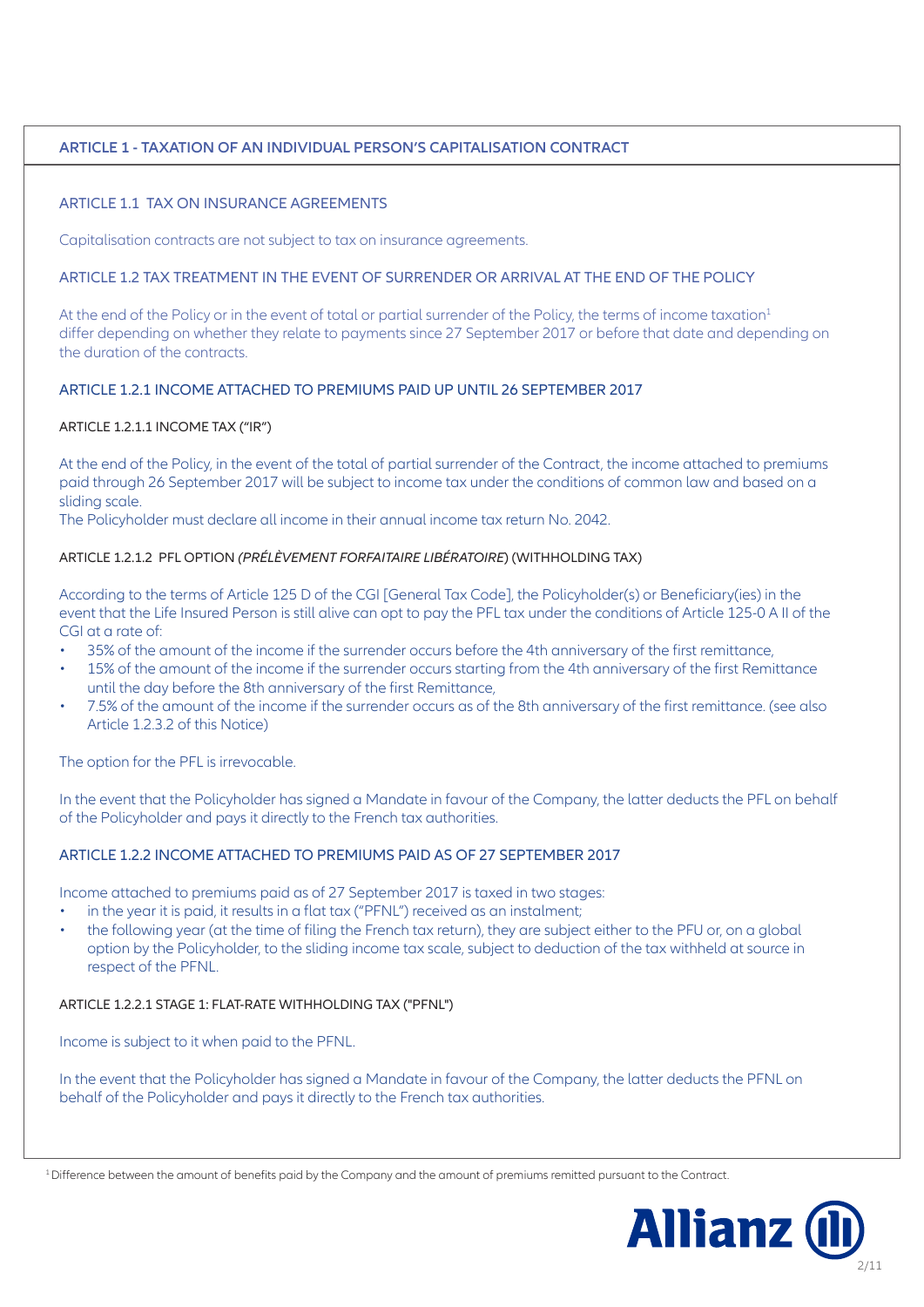The PFNL is payable:

- at the rate of 7.5% if the contract is for eight years or more
- at the rate of 12.8 % if the contract is for less than eight years.

The PFNL is not applicable to income paid by companies outside of France to persons whose taxable income for the next-to-last year was less than €25,000 (single, divorced or widowed) or €50,000 (taxpayers filing jointly).

## ARTICLE 1.2.2.2 STAGE 2: DEFINITIVE TAXATION

During this second stage, even in the presence of a French Tax Mandate signed by the Policyholder in favour of the Company, it is up to the Policyholder and him or her alone to declare their income and, where applicable, to pay the taxes and duties. The Company does not intervene.

## a. Surrender or settlement as of the eighth anniversary of the first remittance

At the time of filing the tax return, the income is subject to the single flat-rate levy ("PFU") or, on a global option exercised by the Policyholder, according to the sliding scale<sup>2</sup>, after the allowance mentioned in Article1.2.3.2.

The PFU shall be charged at 7.5% if the total amount of the unpurchased payments on all the contracts it holds does not exceed €150,000. Payments on a capitalisation contract entered into with a Luxembourg company are recorded in the total payments.

When the amount of unredeemed payments is in excess of €150,000, the 7.5% rate is applied pro rated to the asset amount up to €150,000. The additional amount is taxed at the rate of 12.8%. Prorating is determined based on application of the following quotient:

- numerator: €150,000 (reduced by the amount, net of repayments, of payments before 27 September 2017),
- denominator: the amount of premiums paid since 27 September 2017 (net of redemptions).

Where payments not yet redeemed before 27 September 2017 exceed €150,000, all income is therefore taxable at 12.8%.

The PNFL withdrawn at source is imputed to the income tax due for the year of the transaction. If it exceeds the tax due, the excess is returned by the Treasury.

#### b. Surrender or settlement before the eighth anniversary of the first remittance

At the time of filing the tax return, the income is subject to the PFU of 12.8% or, on a global option exercised by the Policyholder, at the income tax sliding scale.

The PNFL withdrawn at source is imputed to the income tax due for the year of the transaction. If it exceeds the tax due, the excess is returned by the Treasury.

# ARTICLE 1.2.3 COMMON PROVISIONS ARTICLE 1.2.3.1 SOCIAL SECURITY CONTRIBUTIONS

The income is subject to social security contributions at the global rate of 17.2 % broken down as follows:

- CSG at a rate of 9.2% in accordance with Articles 1600-0 E of the CGI and L-136-8 of the French Social Security Code,
- CRDS at the rate of 0.5% in accordance with Article 1600-0 J of the French General Tax Code and Article 19 of Order No. 96-50 of 24 January 1996,
- Solidarity deduction at a rate of 7.5% in accordance with Article 235b of the French General Tax Code.

For more details see article 1.3 below.

 $^3$  Amount of payments by the Policyholder on all the contracts (or warrants) signed by it and which, on 31 December of the year preceding the operative event (term or redemption), have not already been repaid in capital. In the event that ownership of the contract is divided, the payments will only be taken into account for the determination of the threshold applicable to the usufructuary.



<sup>2</sup> This choice must be made on all of the Policyholder's movable income and not only on the proceeds of the capitalisation contract.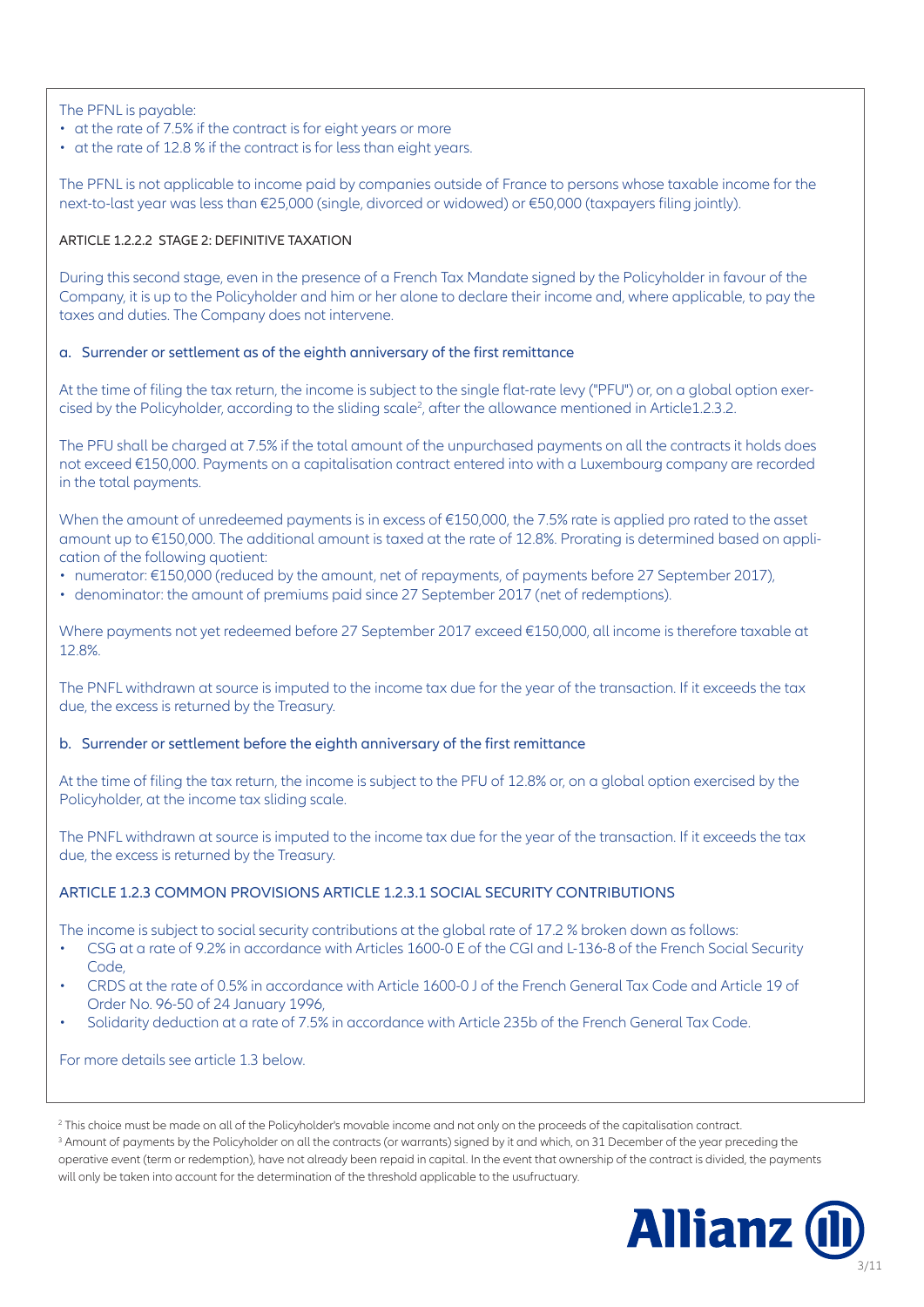# ARTICLE 1.2.3.2 ALLOWANCES

In the event of surrender or settlement as of the 8th anniversary of the first payment, the income is only subject to (i) income tax based on the sliding scale or, optionally, to the PFL and/or (ii) the PFU or, optionally to the sliding income tax scale, after application of an annual allowance of €4,600 (single persons) or €9,200 (couples filing jointly).

For the taxation of income related to payments up until 26 September 2017, when the Policyholder opts for the PFL, the allowance is not directly deducted from the taxable base but it is granted in the form of a tax credit when the income tax return is filed in the year following the levy.

This single allowance applies to all of the income of taxable contracts in the name of a single tax household. It is first applied to income linked to premiums paid before 27 September 2017, then to income linked to payments after that date, on the portion taxable at 7.5%, then on that taxable at 12.8%.

## ARTICLE 1.2.3.3 EXEMPTIONS

## a. Exemptions resulting from certain events

French legislation provides for cases of exemptions. We advise you to contact your tax advisor for more information.

## b. Contracts transferred to a pension fund

In accordance with Article 125-0 A, I-1°-para. 7 of the CGI, in the event of a total or partial surrender of a capitalisation contract of eight years or more, the proceeds of such surrender shall be exempt up to €9,200 (couples filing jointly) or €4.600 (individuals, divorced, widows, married couples or civil unions filing separately), when the following conditions are met:

- the surrender must take place before 1 January 2023;
- the policyholder must be under 57 years of age;
- all amounts received from the surrender must be paid into a pension fund before 31 December that same year.

The application of the exemption to the income relating to the various payments of the Policy follows the same priority rule as the annual allowance provided for in article 1.2.3.2 of this Notice. This exemption is combined with the annual allowance on income not exempt under the Policy, according to the same priority rule.

#### ARTICLE 1.2.3.4 PFL AND PFNL DECLARATION AND PAYMENT OBLIGATIONS

The declaration obligations for the payment of PFL, PFNL and social security contributions must be carried out by the Policyholder:

- in the event of total or partial surrender
- upon expiry of the Policy.

and this, under its sole responsibility, by means of a declaration no. 2778 to be filed within the first fifteen (15) days of the month following the month during which the income is collected or credited to the account.

If the PFL and PFNL declaration and payment are not received by the fifteenth of the month following the payment of the income, the income will be subject to income tax under the conditions of common law.

Declaration No. 2778 must contain the following information:

- the nature and amount of income, income and gains subject to the PFNL and the nature and amount of income, proceeds and gains subject to the PFL option,
- the amount of the contributions due,
- the amount of the social security contributions and deductions due,
- the name and address of the person in IV of Article 125 D of the above-mentioned CGI who is mandated by the taxpayer to carry out, in their name and on their behalf, all declaration and payment formalities for said deduction, as well as their identification number in the event of the conclusion of the agreement with the French tax administration provided for in VI of the same Article 125 D of the CGI.

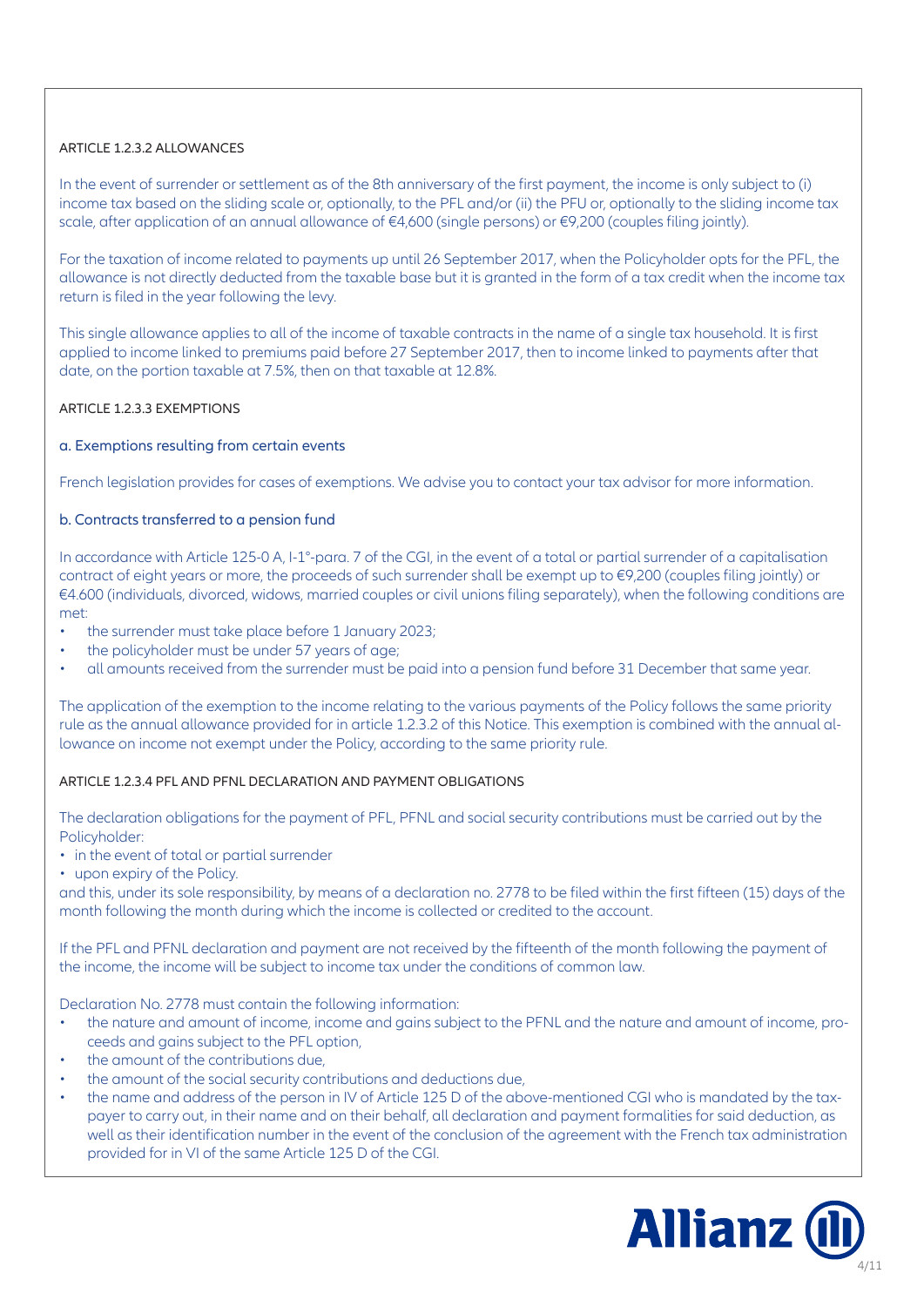However, the reporting and payment obligations under the PFL, the PFNL and the social security contributions may be delegated to the Company by the signature of the Policyholder of the Mandate in respect of the French tax obligations.

The Mandate specifies the information that the Company sends to the Tax Administration and the payment obligations that the Company will provide in the name and on behalf of the Policyholder.

#### ARTICLE 1.2.3.5 INFORMATION COMMUNICATED BY THE COMPANY

The Company communicates to the Policyholder in case of surrender upon expiry of the Contract all information and documents allowing them to declare the income, where applicable surrendered, according to the applicable French taxation system.

# ARTICLE 1.3 TAXATION OF SOCIAL CONTRIBUTIONS OF INCOME ATTACHED TO EURO-DENOMINATED FUND (for policies investing in Euro-denominated Fund)

The share of income (interest paid at the guaranteed interest rate and any participation in the profits) attached to a Euro-denominated Fund under the Contract, is liable for social security contributions for which the rates are stated in 1.2.3.1 above when it is credited to the account.

# ARTICLE 1.3.1 COLLECTION PROCEDURES

#### ARTICLE 1.3.1.1 DECLARATION MADE BY THE POLICYHOLDER(S)

Subject to international tax agreements, the social-security contributions due by the Policyholders are declared and paid through declaration n°2778, with only the lines relative to social-security deductions having to be completed by the Policyholders and must be presented by the Policyholders to the corporate tax department of the place of their residence within fifteen days of the month following the income related to the Euro-denominated Fund in the Contract being credited to the account.

#### ARTICLE 1.3.1.2 DECLARATION MADE BY THE COMPANY ON BEHALF OF THE POLICYHOLDERS

These reporting and payment obligations referred to in Article 1.3.1.1 above may be delegated to the Company by the signature of the Policyholder of the Mandate in respect of the French tax obligations.

# ARTICLE 1.3.2 RESTITUTION MECHANISM

In the case where, at the time of the total or partial withdrawal of the Contract or at maturity of the Contract, the amount of social security contributions paid on the income attached to the Euro-denominated Fund is greater than the amount of the social security contributions calculated at that date on all of the income from the Contract, the excess social security contributions paid may be claimed from the tax administration.

#### ARTICLE 1.3.2.1 RESTITUTION CLAIMED BY THE POLICYHOLDER(S)

In the case where the Policyholders themselves made the declaration according to the procedures described in Article 1.3.1.1, they must claim the reimbursement of the excess social security contributions paid to the tax administration by making an administrative appeal. This litigation claim must be filed by the Policyholder with the company tax department of the place of residence.

#### ARTICLE 1.3.2.2 RESTITUTION BY THE COMPANY

In the case where the Company has made the declaration and payment of the social-security contributions as representative of the Policyholders according to the procedures described in article 1.3.1.2, the excess social-security contributions paid, ascertained at the time of the total or partial withdrawal of the Contract or at maturity of the Contract, is re-paid by the Company directly to the Contract by crediting the amount corresponding to the outstanding amount relating to the Euro-denominated Fund.

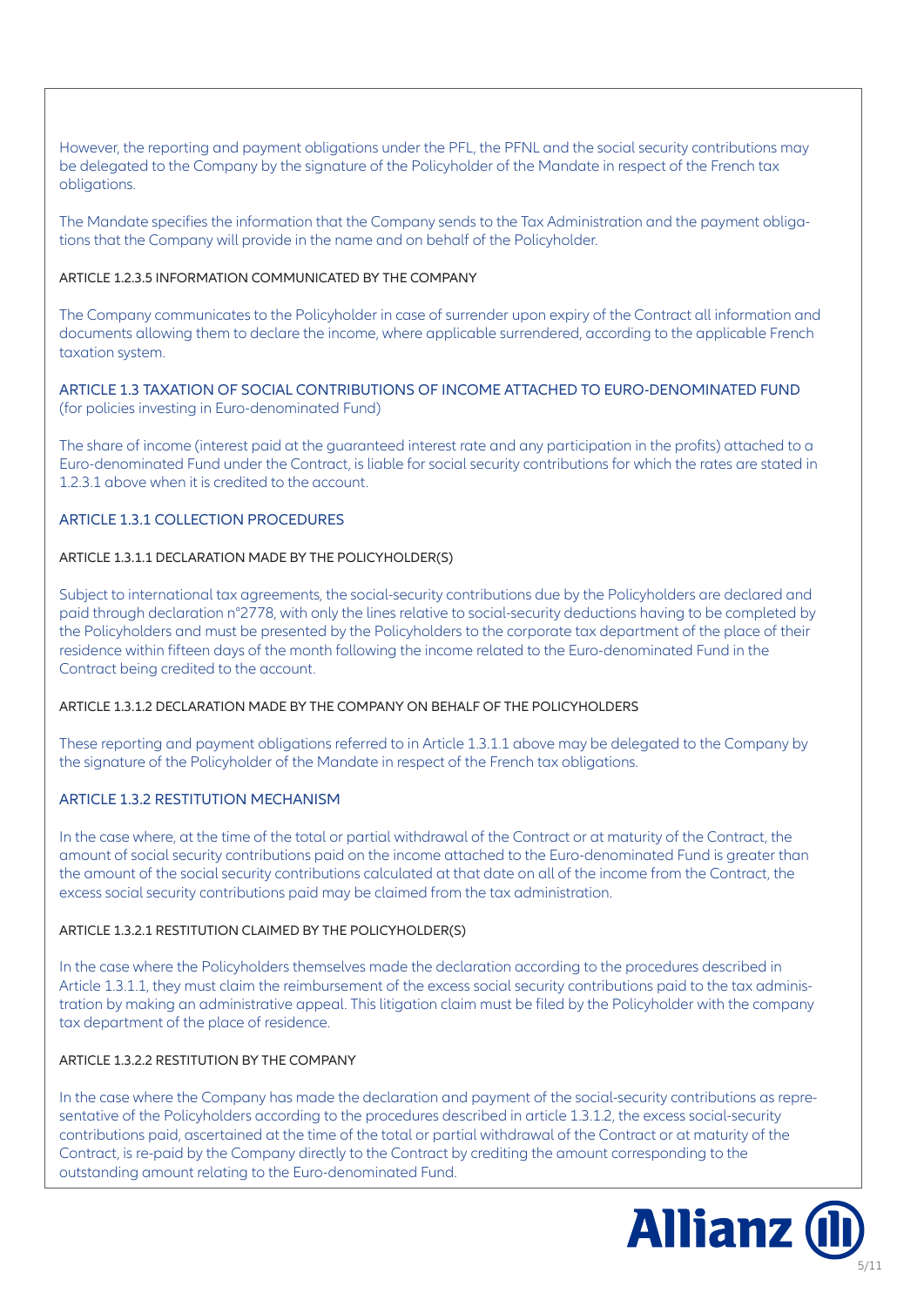However, the Company will have the option to make this repayment by direct payment to the Policyholder, subsequent to the payment of benefits pursuant to the Contract. The sum thus returned is considered as the restitution of an excess payment and does not constitute a taxable base.

# ARTICLE 1.4 SWITCHING BETWEEN FUNDS

There is no tax impact from switching between the Funds as underlying assets of the Contract.

# ARTICLE 1.5 PROPERTY WEALTH TAX ("IFI")

For Policyholders who are residents of France for tax purposes as of 1 January of the year of taxation and subject to the IFI, the surrender value of the Contract as of 1 January of the year of taxation must be reported on their IFI declaration for the fraction of its value representative of Unit-Linked Funds made up of real estate assets located in France or outside France within the scope of the IFI and mentioned in article 965 of the CGI, assessed under the conditions of the same article 965 and article 972bis of the CGI.

# ARTICLE 1.6 DONATION BEFORE THE END OF THE CONTRACT

The Policy can be donated before the term of the Contract. The benefit for the donee is that they retain the tax anteriority of the Contract (it is not settled as a result of the donation and continues until its planned maturity).

The donation will entail taxation of the surrender value of the Contract on the day of donation according to the common law rules covering donations. The transfer of the Policy by donation must be declared to the tax authorities.

The donee will benefit from the allowances and tax reductions of general law.

In addition, the donee will benefit from all the attributes of the Policyholder on the day of the donation, subject to notifying the Company of said donation. A certificate from the notary who has received the donation indicating the key elements (in particular contract dependent on the community or assets of only one of the spouses, existence or not of a division of ownership, value retained for the calculation of transfer duties) must be issued to the attention of the Company.

In the event of a partial or total surrender or at the end of the Policy, the tax treatment of the income is that described in Article 1.2 of this Notice. The amount of taxable income corresponds to the difference between the amount of the sums reimbursed to the donees and the amount of the payments since the contribution of the Policy, plus the market value of the Contract retained for the calculation of the donation duties as declared to the tax authorities (BOI-RPPM-RCM-20-10-20-50 § 225). When the donation is made in full ownership, the donees are thus only taxed on the proceeds of the Policy which have not been subject to transfer duties at the time of the donation.

In the event of a dismembered donation, the Policyholder is recommended to contact a tax advisor.

# ARTICLE 1.7 ASSIGNMENT OF THE POLICY FOR CONSIDERATION

The Policy may only be assigned by means of an amendment to the Policy with the consent of the Company.

Pursuant to Article 124 B of the French General Tax Code, gains from the sale of the Policy are taxable according to the same rules as income by distinguishing the date of the payments to which these gains relate (see Article 1.2).

Pursuant to Article 124 C of the French General Tax Code, the net gain is calculated by the difference between the transfer price and the purchase price, which corresponds to the amount of the payments by the transferor on the transferred Contract and which have not been the subject of a capital refund on the date of the transfer. The allowance of EUR 9,200 or EUR 4,600 for policies of at least eight years shall not be applied.

The taxable amount at the time of the partial or total surrender or termination of the Policy shall be understood as the difference between the amount of the amounts reimbursed and that of the payments since the acquisition of the Policy plus the purchase price of the Policy.

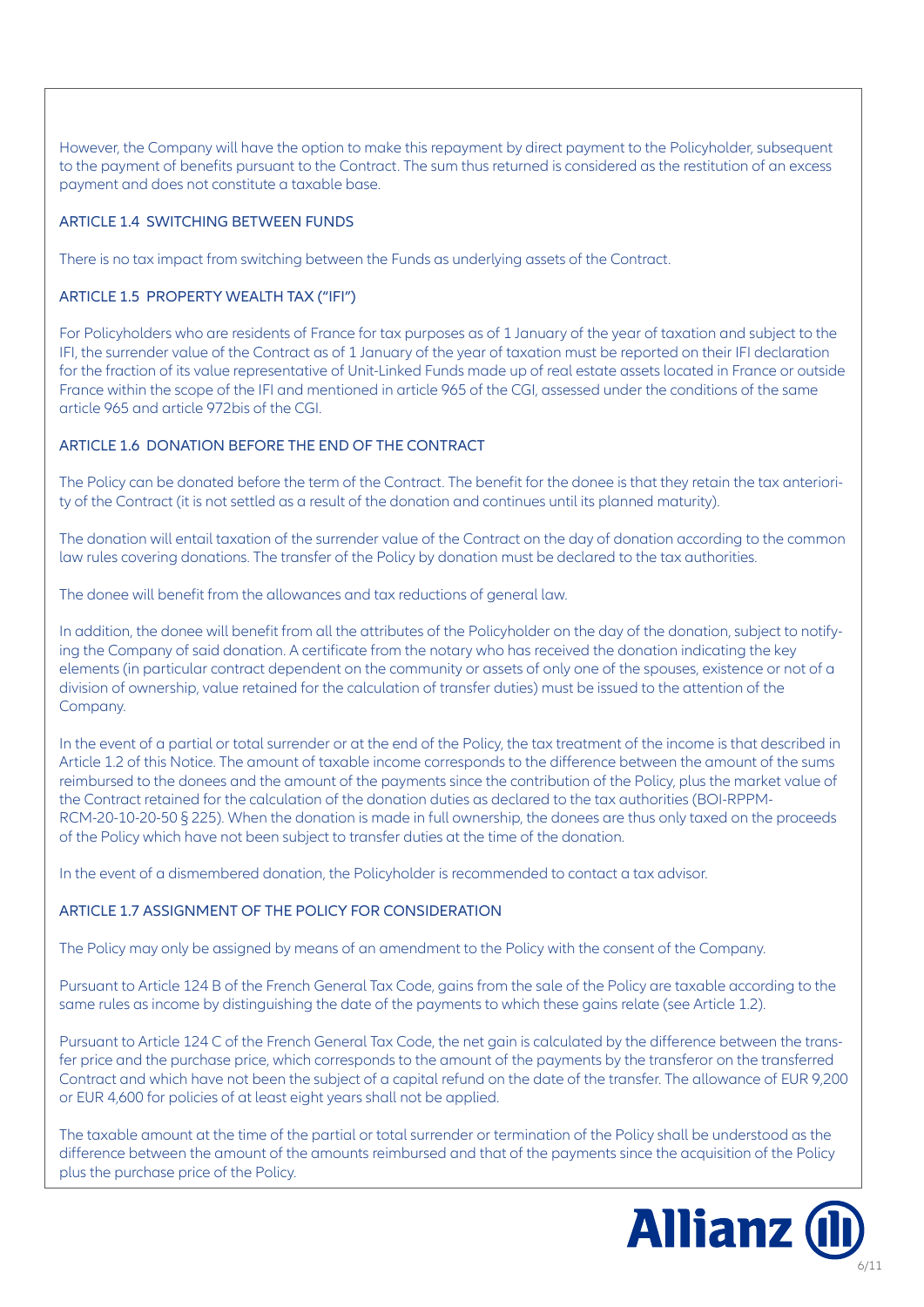The assignment of the Policy is exempt from registration formalities. However, it must be voluntarily presented for registration. The assignment of the Policy shall be subject to a fixed fee of 125 EUR upon registration pursuant to Article 680 of the French General Tax Code.

In the event of a transfer of the Policy for consideration, the Policyholder is recommended to contact a tax advisor.

# ARTICLE 1.8 TAXATION IN CASE OF DEATH OF THE POLICYHOLDER

# ARTICLE 1.8.1 NO APPLICATION OF THE PREFERENTIAL LIFE INSURANCE TAX REGIME

The Contract does not benefit from the tax regime applicable to life insurance contracts in case of the death of the Insured Party entailing Contract maturity (no application of Articles 757 B and 990 I of the CGI).

## ARTICLE 1.8.2 INHERITANCE DECLARATION

In the event of the Policyholder's death, the surrender value of the Policy on the day of the Policyholder's death is part of his or her estate and is subject to inheritance taxes under the conditions of ordinary law. It must be declared within the framework of the Policyholder's inheritance declaration.

The death of the Policyholder does not result in the termination of the Policy. The Policyholder's heirs may decide:

- to retain the Policy by benefiting from the tax priority acquired;
- make a total redemption to exit from the joint ownership subject to the agreement of all the joint owners.

In the event of a partial or total surrender or at the end of the Policy, the tax treatment of the income is that described in Article 1.2 of this Notice. The amount of taxable income corresponds to the difference between the amount of the sums reimbursed to the heirs and legatees and the amount of the payments since the transmission of the Policy, plus the market value of the Contract retained for the calculation of the inheritance duties as declared to the tax authorities (BOI-RPPM-RCM-20-10-20-50 § 225). When the donation is made in full ownership, the donees are thus only taxed on the proceeds of the Policy which have not been subject to inheritance duties at the time of the donation.

A certificate from the notary presiding over the succession indicating the key elements (in particular contract dependent on the community or assets of only one of the spouses, existence or not of a division of ownership, value retained for the calculation of inheritance duties) must be issued to the attention of the Company.

In the event of division, the Policyholder is recommended to contact a tax advisor.

# **ARTICLE 2 - TAXATION OF A CAPITALISATION CONTRACT BELONGING TO A LEGAL ENTITY**

The Company does not manage the tax due on the redemptions made by legal entities. The reporting obligations and the payment of taxes shall be borne by the legal entity.

# ARTICLE 2.1 TAX REGIME APPLICABLE TO A LEGAL-ENTITY POLICYHOLDER SUBJECT TO INCOME TAX

The taxes of partners pursuant to the Contract are assessed in proportion to their investment in the legal entity subject to income tax. All the provisions of articles 1.2, 1.3, 1.4 and 1.7 above apply to partners who are natural persons residents within the French Republic within the meaning of article 4 B of the CGI and partners who are legal entities subject to income tax having their head office within the French Republic.

In view of the IFI, it is not the surrender value of the Policy that must be reported in the IFI declaration but the value of the shares in the company that holds the Policy in proportion to the value of the units invested in real estate.

Pursuant to Article 75 4° of Appendix II of the CGI, the Policyholder is defined as the paying establishment and must therefore make all declarations and payments in the name of and on behalf of its taxable partners (natural person

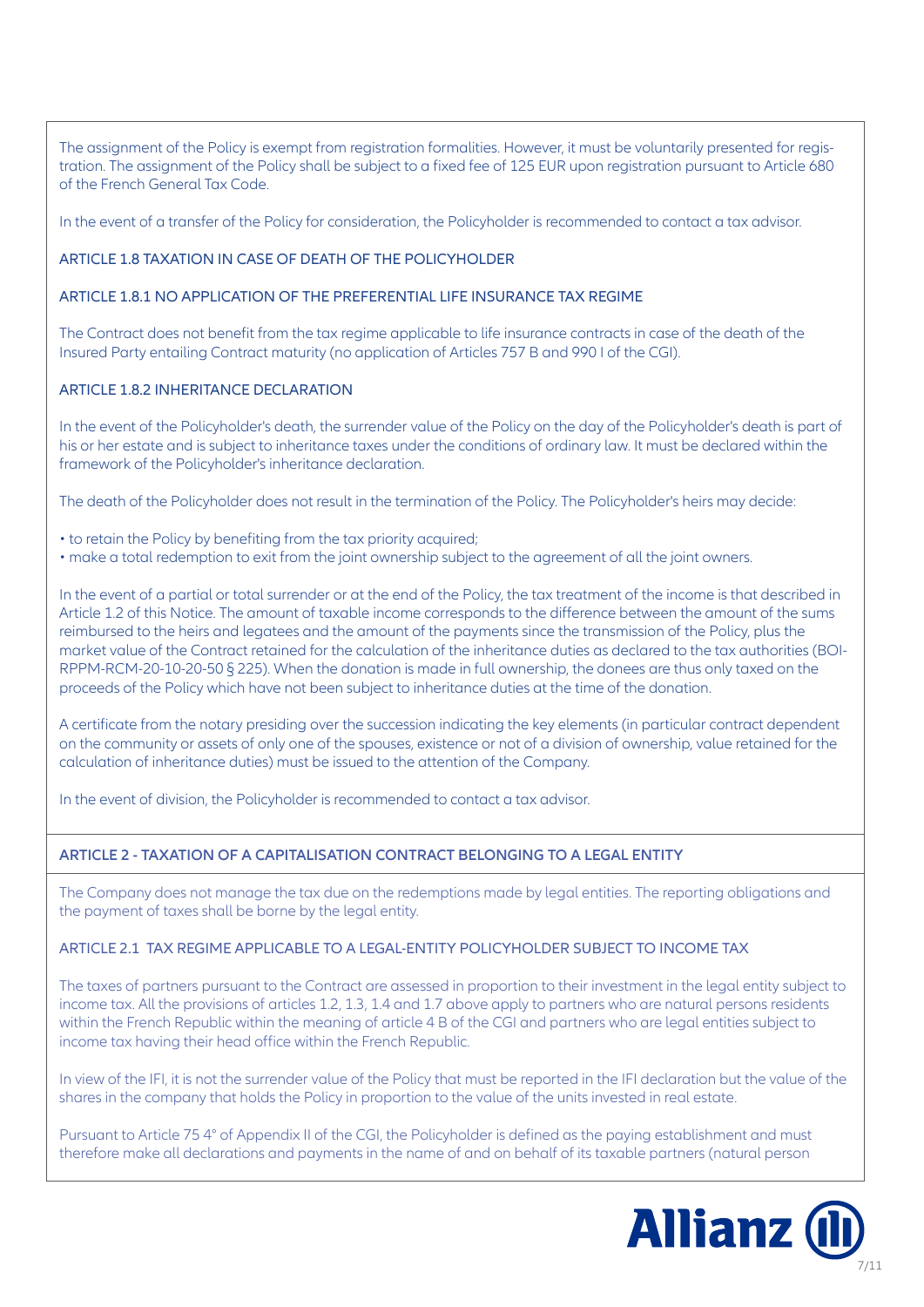partners who are residents of the French Republic and legal entities subject to income tax which have their head office in the French Republic).

## ARTICLE 2.2 TAX REGIME APPLICABLE TO THE LEGAL ENTITY POLICYHOLDER (NON-PROFIT ASSOCIATION)

If the Contract is taken out by a non-profit association, the association is subject to an annual tax declaration obligation (form no. 2070).

The declaration must be sent within three (3) months of the closure of each financial year or, failing this, the financial period ending during the year, no later than 30 April of the following year.

This declaration is not obligatory if the association has not received taxable income from the Contract.

The income paid is subject to corporation tax calculated at the rate of 24% on their gross amount. Redemption premiums are taxable at the rate of 10%.

# ARTICLE 2.3 TAX REGIME APPLICABLE TO A LEGAL ENTITY POLICYHOLDER SUBJECT TO CORPORATION TAX ("IS")

Gains from the Contract held by a legal entity subject to IS are taxable under the same conditions as a redemption premium in accordance with the specific provisions of Article 238 septies E, II of the CGI.

## **Stage 1: Check whether the redemption premium exceeds 10% of the subscription or purchase price**

The repayment premium is determined at a flat rate by capitalising over the term of the Contract the actuarial rate equal to 105% of the last monthly rate of long-term government bonds ("TME") known at the time of subscription.

When it exceeds 10% of the subscription or acquisition price, the taxable base shall be determined on a flat-rate basis. The premium is subject to taxation according to the actuarial annuities technique.

If the redemption premium is less than 10% of the subscription or acquisition price then there is no need to report an annual lump sum according to the actuarial annuities technique. The legal entity is taxable only at the time of the purchase, sale or termination of the Policy.

# **Stage 2: Annual flat-rate taxation**

The company must reinstate the flat-rate amount resulting from the multiplication of the fixed value of the Policy capitalised from year to year by 105% of the average State loan rate (TME) in force on the date of subscription of the Policy, to its taxable result.

#### **Stage 3: In the event of assignment, surrender or termination of the Policy**

The taxable base is equal to the difference between the actual surrender value of the Policy and the subscription value plus, where applicable, the lump-sum surrender premium already imposed since the subscription of the Policy.

If the gain proves to be less than the fractions of the reimbursement premium previously imposed, the difference shall constitute a deductible charge for the determination of the tax result of the exercise of the sale or termination of the Policy.

There is no tax on social security contributions for legal entities subject to IS.

In view of the IFI, it is not the surrender value of the Policy that must be reported in the IFI declaration but the value of the shares in the company that holds the Policy in proportion to the value of the units invested in real estate and after deduction of the latent liability constituted by corporate tax which will be due in respect of the result corresponding to the revaluation of the contract linked to these assets.

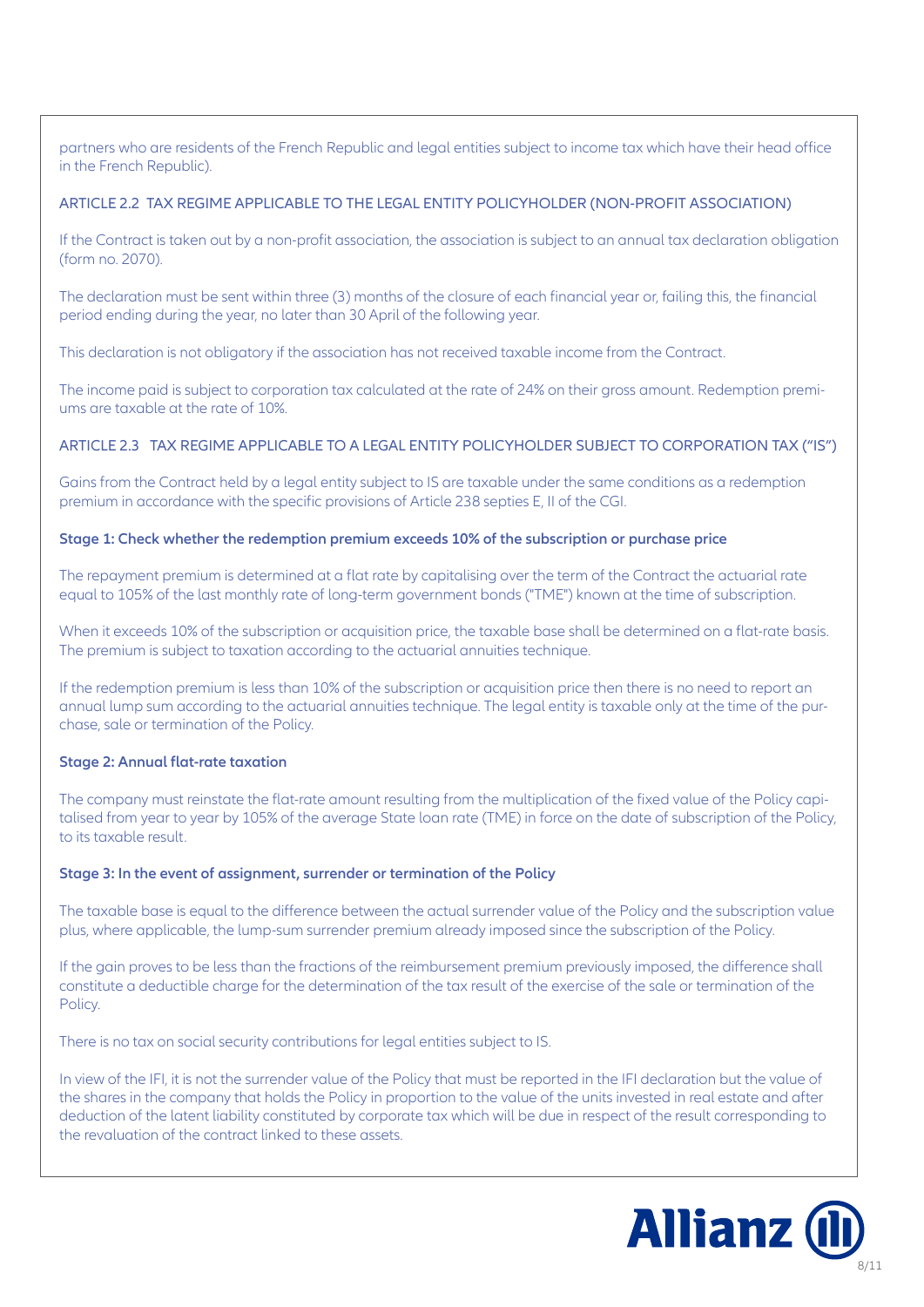# The transfer of the Policy by the company is treated for tax purposes as a total surrender of the Policy.

# **ARTICLE 3 - OBLIGATION TO DECLARE THE POLICY TO THE FRENCH TAX ADMINISTRATION**

Pursuant to Article 1649 AA of the French General Tax Code and Article 344C of Appendix III of the General Tax Code as amended by Decree 2021-184 of 18 February 2021, the Policyholder who entered into a Contract with the Company is required to attach when filing its annual income tax return No. 2042 in France, form no. 3916-3916 bis duly completed stating:

- the address of the registered office of the Company;
- the identification of the subscriber to the Policy: last name, first name, date and place of birth, address;
- the description of the Policy, its references and its main characteristics (individual capitalisation contract denominated in Units and/or in euros, free payments and redemptions);
- the effective date of the Policy;
- the duration of the Policy;
- the reference, nature and effective dates of the amendments made;
- the total and partial surrender transactions carried out during the previous calendar year;
- the payment transactions carried out during the previous calendar year;
- the surrender value or the amount of guaranteed capital, including in the form of an annuity at 1 January of the tax year.

The Policyholder(s) is/are responsible for making the declaration and for its content.

These declaration obligations also apply when the Policyholder is a dependent of the taxpayer who is subject to the obligation to declare income annually, according to articles 196 to 196 B of the CGI (in particular minor children).

In the event of non-compliance with the provisions of article 1649 AA of the CGI (no declaration or erroneous declaration):

- The payments and surrenders made for the Contract are, unless there is proof to the contrary, income taxable for income tax and social security. The amount of the duties to be paid is accompanied by a 40% surcharge and the payment of late payment interest (Article 1758 of the CGI).
- Offenders are liable for a set fine of €1,500 per undeclared contract.
- An additional 80% is applicable to all tax reminders resulting from the failure to declare contracts held in other countries, to the exclusion of any other increases or set fines. The amount of the increase cannot be less than the amount of the set fine applied in the event that there were no tax reminders.

The application of the 80% mark-up excludes the 40% increase provided for in Article 1758 of the CGI. When the obligation to make a declaration has not been met at least once in the previous ten (10) years, the administration can request that natural persons provide information or documentation within sixty (60) days, on the source and acquisition methods of the assets invested in their hidden contracts and, in the event there is no answer, to automatically tax the income in question at the inheritance tax rate of 60%. In the event that the response is deemed lacking, automatic taxation can only be implemented if a notice to complete the response within thirty (30) days is sent and the request is not met.

When the declaration obligations have not been met, the right of the tax administration to recover the income from revenue related to unmet declaration obligations is enforceable until the end of the tenth (10th) year following that in which the tax is due.

## **ARTICLE 4 - MANDATE GIVEN TO THE COMPANY IN RESPECT OF FRENCH TAX OBLIGATIONS (POLICYHOLDERS WHO ARE NATURAL PERSONS)**

Any tax, with retroactive or non-retroactive effect, which applies to the Policy as well as the declarations relating to these taxes and duties shall be borne exclusively by the Policyholder or, as the case may be, by the Policyholder's beneficiaries, heirs, assignees, etc.